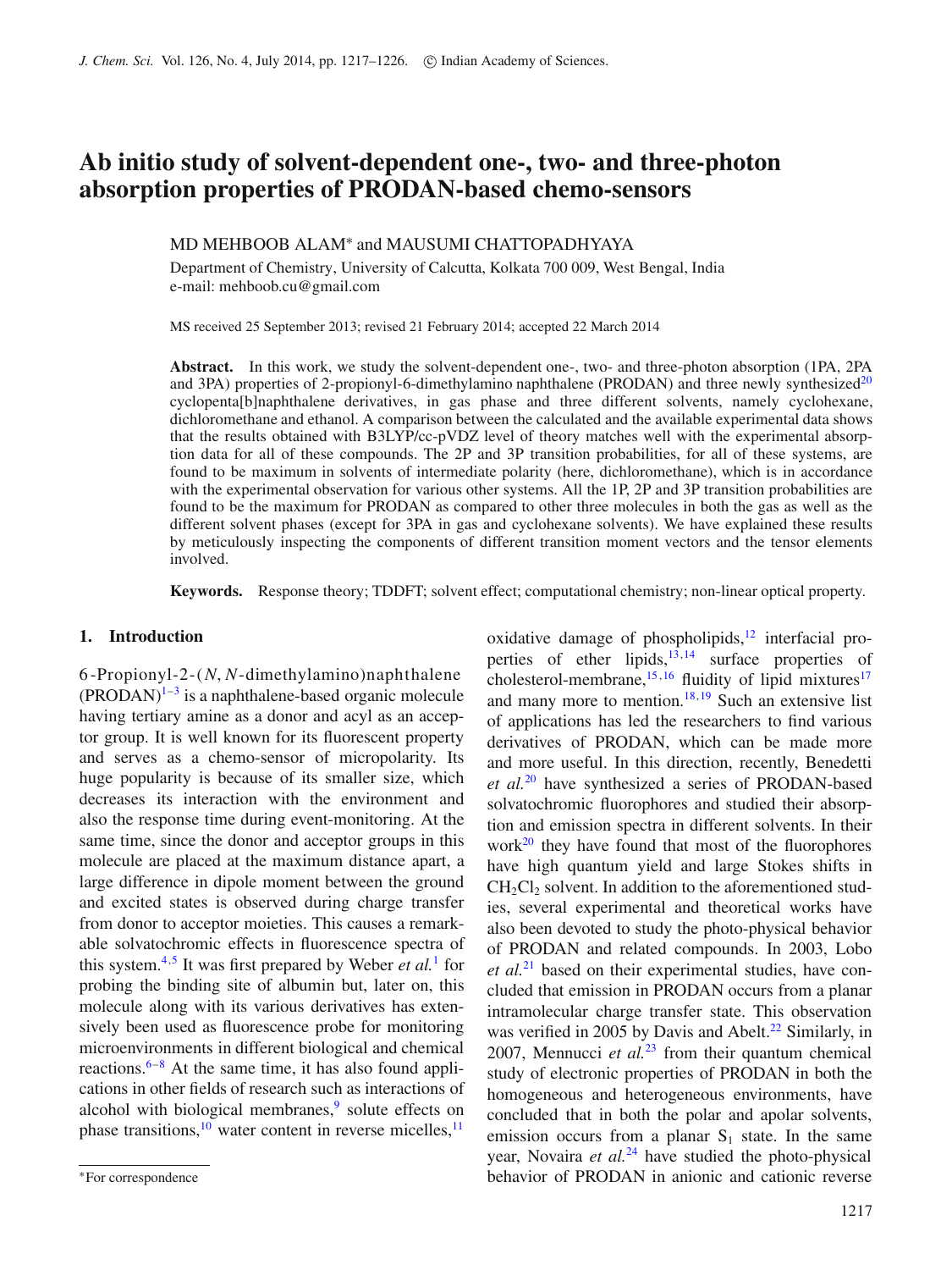micelles. Similar conclusion is also drawn by Adhikary *et al.*[25](#page-9-17) in their solvation dynamics study of PRODAN in heterogeneous environments. In 2010, Everett *et al.*[26](#page-9-18) have concluded that the intramolecular charge-transfer excited state of PRODAN is planar. They have further found that in protic solvents, twisting about the carbonyl group quenches the excited state. Recently, Cwiklik *et al.*[27](#page-9-19) have studied the absorption and fluorescence spectra of PRODAN in phospholipid bilayers using both the experimental and the theoretical QM/MD techniques and have concluded that in cyclohexane the  $S_1 \rightarrow S_0$  transition occurs from planar  $S_1$  state, whereas in water and in phospholipid bilayer, emission can occur from both the twisted and planar states. From this literature survey it is clear that most of the studies of PRODAN are related to the nature and structure of the excited state from where emission occurs, but till now, no work has been done for studying the non-linear optical properties of this system. In the present work, we have studied the one-, two- and three-photon absorption (1PA, 2PA and 3PA) properties of PRODAN and three of its newly synthesized derivatives in gas phase as well as in three different solvents of varying polarity, namely cyclohexane  $(C_6H_{12})$ , dichloromethane  $(CH_2Cl_2)$  and ethanol  $(C_2H_5OH)$ . The reason for choosing these solvents is simply their polarity and we expect it to be appropriate for studying the solvent effect on the properties considered. It is important to mention here that the particular choice of  $CH_2Cl_2$  solvent is that, in their work, Benedetti *et al.*<sup>[20](#page-9-0)</sup> have shown that PRODAN and the other three molecules (considered in this work) have shown maximum quantum yield in this solvent. We have employed the linear, quadratic, and cubic response theories<sup>28–[32](#page-9-21)</sup> as well as two-state model  $(2SM)^{33,34}$  $(2SM)^{33,34}$  $(2SM)^{33,34}$  approach to explain the 1P, 2P and 3P transition probabilities of all these systems.

## **2. Methods and calculations**

Ground-state geometries of all the systems studied in this work have been optimized at the B3LYP/6-  $311++G$  (d, p) level of theory. For solvent-phase geometry optimizations, polarizable continuum model  $(PCM)$ ,  $35$  as implemented in Gaussian 09 package,  $36$  has been used. In order to check the reliability of the optimized geometries, we have performed vibrational frequency analysis at the same level of theory. The absence of any imaginary frequency ascertains that the optimized geometries belong to minima on the respective potential energy surfaces. After the ground-state geometry optimizations and frequency calculations, we have employed the linear, quadratic and cubic response theories to calculate the 1P, 2P and 3P transition parameters of all these systems in gas and three different solvent phases. For this purpose we have employed the TDDFT method using B3LYP functional and cc-pVDZ basis set, and for the solvent phase calculations, the non-equilibrium formulation $37,38$  $37,38$  of TDDFT within PCM as implemented in DALTON $39$  program package have been used. The justification for using the B3LYP/cc-pVDZ level of theory is discussed in section [3.](#page-1-0) Here it is important to mention that, considering the huge computational cost for the cubic response 3PA calculations, we have performed this for the first two systems and only in gas phase. Finally, we have employed the 2SM approach for re-evaluating the 2P and 3P transition probabilities of all the systems in gas and different solvent phases. Different quantities required for the 2SM calculations have also been calculated at the B3LYP/cc-pVDZ level of theory of DAL-TON software package. All these calculations have been done at a workstation having AMD FX(tm)-8350 Eight-Core processor (4.00 GHz) and 32 GB RAM. Each optimization, on an average, took ∼4–6 hours to complete. Each gas-phase linear response 1PA calculations for two roots in DALTON code consumed  $~\sim$ 60–120 hours, depending on the size of the systems and the medium used (gas phase or solvent phase). Similarly, the quadratic response 2PA consumed ∼90– 200 hours and cubic response 3PA calculations for only one root and only in gas phase took ∼30 hours to complete. These details clearly indicate that response theory calculations are very much expensive.

### <span id="page-1-0"></span>**3. Results and discussion**

Let us first discuss the ground-state geometries of the four systems studied in this work. The systems chosen for this study have been labeled as A, B, C and D (where D is PRODAN) and the gas phase-optimized structures of all the systems have been depicted in figure [1.](#page-2-0) (The optimized Cartesian co-ordinates of all the systems in both the gas and the solvent phases have been supplied in supplementary information). All the four systems have, in common, a naphthalene ring and the donor group -NMe<sub>2</sub>. In A, B and C molecules, -COCH<sub>3</sub> is the acceptor group, whereas D has  $-COC<sub>2</sub>H<sub>5</sub>$  as the acceptor moiety. Except in D, all the other three molecules have a five-member ring fused with the naphthalene ring on the acceptor side. The optimized geometries in figure [1](#page-2-0) clearly indicate that all the four molecules lie in *xy*-plane and the donor–acceptor groups lie approximately along the *x*-axis. Similar orientations for all the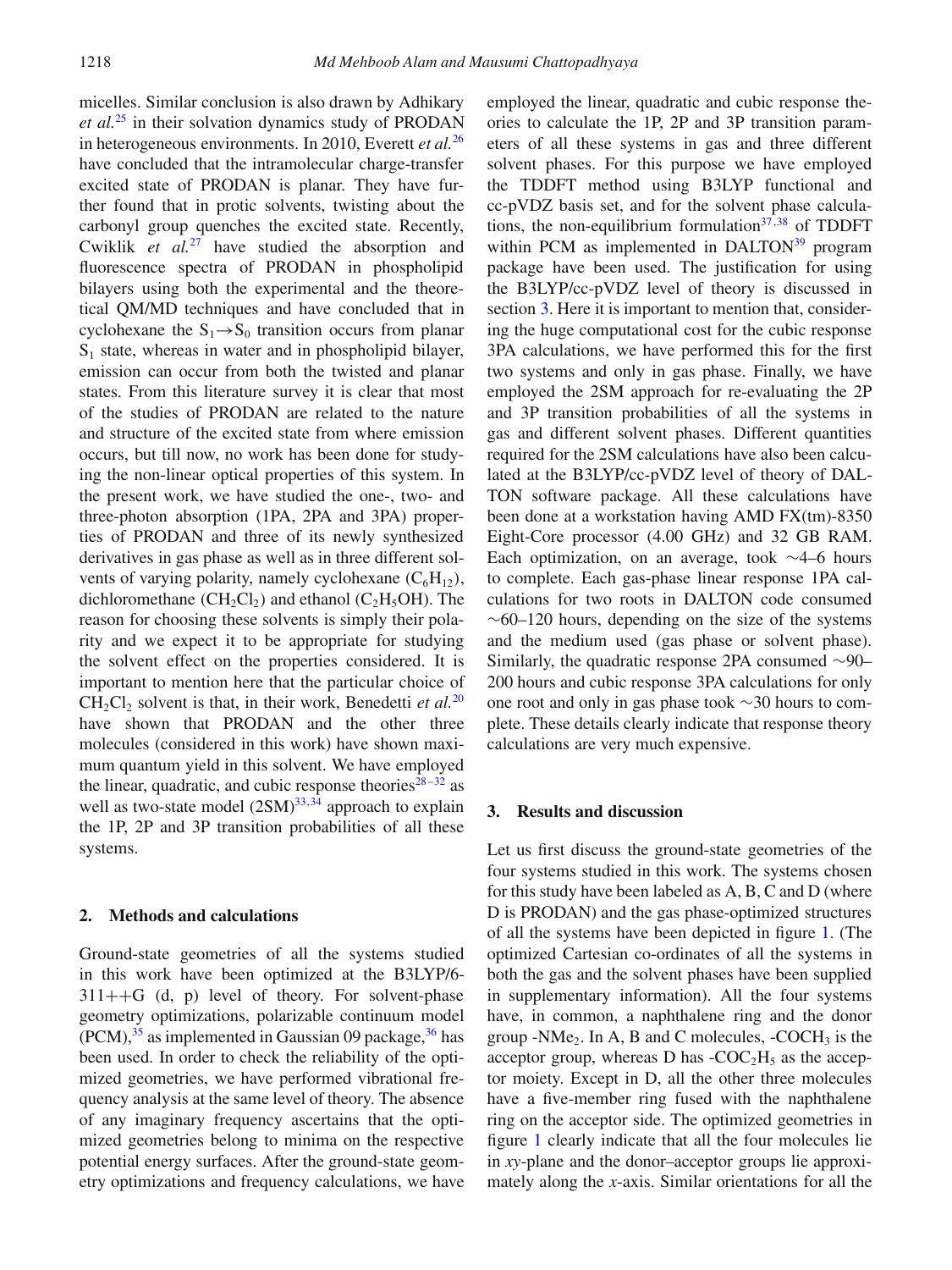<span id="page-2-0"></span>

**Figure 1.** Gas phase-optimized geometries of four molecules  $(A, B, C \text{ and } D)$  studied in this work.

molecules are also obtained in different solvent phases. A close scrutiny of the geometries of all these systems in gas and different solvent phases indicates that no significant geometrical changes occur on moving from either gas phase to solvent phase or from one solvent to another.

# 3.1 *Choosing appropriate density functional method/basis-set combination*

Following the geometrical description let us move on to find an appropriate density functional method and basis set for the calculation of concerned properties. To do so, we have evaluated the excitation energy for the ground to first excited-state transition of molecule A in cyclohexane solvent using four well-known density functional methods (viz. PBE (Perdew, Becke, Ernzerhof), VWN (Vosko, Wilk, Nusair), B3LYP (Becke-3 parameters Lee, Yang, Parr) and CAMB3LYP (Coulomb attenuated method - Becke-3-parameters Lee Yang Parr)) and five different basis sets (viz.  $6-31+G$  (d),  $6-311+G$ (d),  $6-311++G$  (d, p),  $cc-pVDZ$  and aug- $cc-pVDZ$ ) and compare the results with the experimentally available data. Of course, various other density functional methods and basis sets are available, but we think those considered here are sufficient for analysis. It is also important to mention here that, for this analysis, there is no specific reason for choosing molecule A in cyclohexane solvent as the experimental data are also available for all the four molecules in various other solvents. The results of this analysis are presented in table [1.](#page-3-0) The experimental excitation energy (in terms of wavelength) for molecule A in cyclohexane solvent is  $373 \text{ nm}^{20}$  It is obvious from the results in table [1](#page-3-0) that irrespective of the basis sets used, the B3LYP, PBE and VWN methods overestimate the experimental excitation energy, whereas CAMB3LYP underestimates it. Out of these 20 different combinations of density functional methods and basis sets, we have found that the result obtained with the B3LYP/cc-pVDZ level of theory is the one that is the closest to the experimental value. In this case, the difference between B3LYP/cc-pVDZ result and the experimental value is only 14.61 nm. On the basis of this analysis, we have concluded that the B3LYP/ccpVDZ level of theory is appropriate for this study and hence we decided to carry out the rest of the calculations at this level of theory. In this case, although the DFT method gives experimentally closer results, it is important to mention that these methods have their own limitations, particularly in case of excited state calculations. In many cases it reverses the energy ordering of the two states as predicted by other wave function-based methods. One such example is the energy ordering of  $S_1$ and  $S_2$  states of hexafluorobenzene.<sup>40-42</sup> It is also important to mention here that the electronic non-adiabatic effects<sup>43[–45](#page-9-32)</sup> may play a vital role in the excited state properties of the studied systems. But as these effects cannot be studied using the available TDDFT methods in DALTON code, we have not included this effect in the present work. However, needless to say, such effects definitely can highlight new fealtures of the properties studied in this work.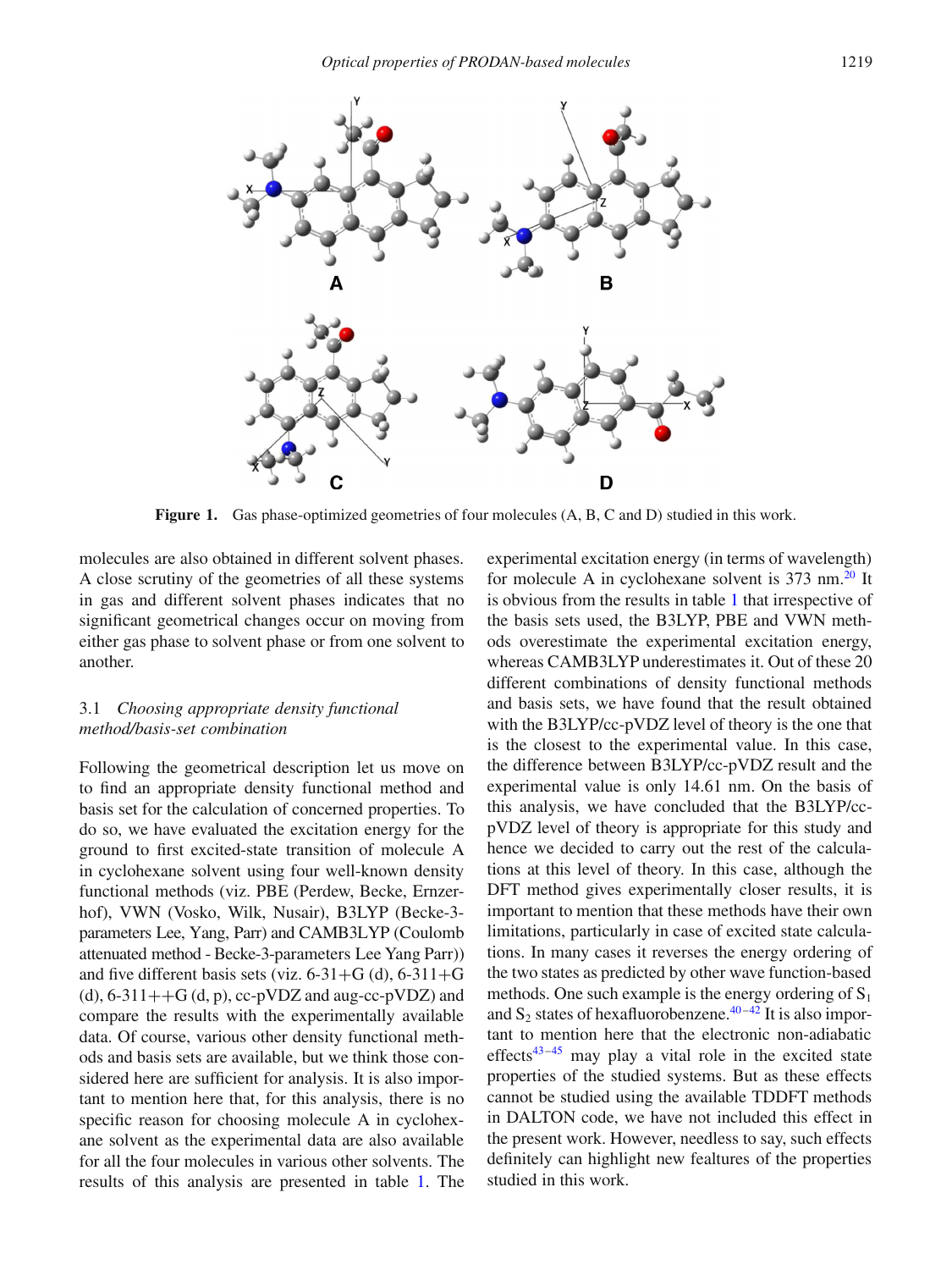| Functional $\rightarrow$<br>Basis set $\downarrow$ | <b>PBE</b> | VWN    | B3LYP  | CAMB3LYP | Experimental |
|----------------------------------------------------|------------|--------|--------|----------|--------------|
| $6-31+G(d)$                                        | 485.87     | 497.82 | 396.17 | 337.43   | 373          |
| $6-311+G(d)$                                       | 485.04     | 498.13 | 397.23 | 339.10   |              |
| $6-311++G(d,p)$                                    | 485.58     | 498.92 | 397.84 | 339.73   |              |
| $cc-pVDZ$                                          | 471.63     | 482.74 | 387.61 | 333.69   |              |
| aug-cc-pVDZ                                        | 487.33     | 499.05 | 398.41 | 340.96   |              |

<span id="page-3-0"></span>**Table 1.** 1PA excitation energies (in nm) of molecule A in cyclohexane solvent, obtained with different combinations of density functional methods and basis sets.

### 3.2 *One-photon absorption process*

1PA is defined as the excitation from one electronic state to another by the absorption of a single photon of incident radiation. It is characterized by the wavelength corresponding to the maximum in the absorption spectrum and can be studied using linear response theory. The 1PA results for all the systems in gas phase as well as in different solvent phases (cyclohexane,  $CH_2Cl_2$  and  $C_2H_5OH$ , calculated at the B3LYP/ccpVDZ level of theory are presented in table [2.](#page-3-1) It is important to mention here that no gas phase experimental data are available for any of these molecules. A comparison of calculated 1PA wavelengths of molecule A in cyclohexane,  $CH_2Cl_2$  and  $C_2H_5OH$  solvents (385.43, 391.05 and 391.22 nm) with the experimental<sup>20</sup> values (373, 377 and 377 nm) reveals a nice agreement between the two. For D, the calculated (and experimental) results in  $CH_2Cl_2$  and  $C_2H_5OH$  solvents are 355 (367.98) and 362 (364.93) nm, respectively. Similarly, for B and C molecules, the calculated values are very close to the experimental results (table [2\)](#page-3-1). These results further verify the correctness of the density functional method/basis set used. It is necessary to mention here that the minimum difference between theoretical and experimental results is 2.43 nm (which is for molecule  $D$  in  $C_2H_5OH$  solvent) and the corresponding maximum difference is 39.55 nm for molecule C in cyclohexane solvent. Our theoretical results predict that, for all of these systems, the value of 1PA wavelength increases very slowly with the increase in solvent polarity and is consistent with the experimental observation, as evident from the data in table [2.](#page-3-1)

The strength of 1PA process in a system is measured in terms of oscillator strength and for a transition from ground state  $|0\rangle$  to final state  $|f\rangle$  it is given by the expression $46,47$  $46,47$ 

<span id="page-3-2"></span>
$$
\delta_{1PA} = \frac{2\omega_f}{3} \sum_{\alpha} | \langle 0 | \hat{\mu}_{\alpha} | f \rangle |^2 = \frac{2\omega_f}{3} \sum_{\alpha} | \hat{\mu}_{\alpha}^{0f} |^2 \quad (1)
$$

<span id="page-3-1"></span>**Table 2.** Polarity (*ε*) of the solvent, excitation energies ( $\omega_1$  in eV), theoretical ( $\lambda^{calc}$  in nm) and experimental ( $\lambda^{Expt}$  in nm) 1PA wavelength, oscillator strength (*δ*1*PA* in a.u.), transition dipole moment (*μ*<sup>01</sup> in a.u.), difference between groundand excited-state dipole moment  $(\Delta \mu^{11}$  in a.u.) for ground- to first excited-state transition in gas as well as in different solvent phases of all the four molecules. NA is acronym for "not available."

| System        | Solvent                         | $\varepsilon$ of solvent $\omega_1$ (eV) |      | $\lambda^{\text{Theo}}$ , $\lambda^{\text{Expt}}$ (nm) | $\delta_{1PA}$ (a.u.) $\mu^{01}$ (a.u.) |      | $\Delta \mu^{11}$ (a.u.) | Λ    | Orbitals        |
|---------------|---------------------------------|------------------------------------------|------|--------------------------------------------------------|-----------------------------------------|------|--------------------------|------|-----------------|
| $\mathbf{A}$  | Gas                             |                                          | 3.29 | 376.93, NA                                             | 0.10                                    | 1.24 | 2.35                     | 0.64 | $H-L$ (-0.69)   |
|               | cyclohexane                     | 2.023                                    | 3.22 | 385.19, 373                                            | 0.12                                    | 1.39 | 2.68                     | 0.63 | $H-L$ (-0.69)   |
|               | CH <sub>2</sub> Cl <sub>2</sub> | 8.930                                    | 3.17 | 391.05, 377                                            | 0.12                                    | 1.38 | 2.75                     | 0.62 | $H-L$ (-0.70)   |
|               | $C_2H_5OH$                      | 24.550                                   | 3.16 | 391.92, 377                                            | 0.12                                    | 1.35 | 2.74                     | 0.62 | $H-L$ $(-0.70)$ |
| B             | Gas                             |                                          | 3.52 | 352.39, NA                                             | 0.05                                    | 0.91 | 2.63                     | 0.68 | $H-L (0.69)$    |
|               | cyclohexane                     | 2.023                                    | 3.47 | 357.02, 363                                            | 0.06                                    | 1.03 | 2.98                     | 0.68 | $H-L (0.69)$    |
|               | CH <sub>2</sub> Cl <sub>2</sub> | 8.930                                    | 3.42 | 362.95, 372                                            | 0.06                                    | 1.01 | 3.20                     | 0.66 | $H-L$ $(-0.69)$ |
|               | $C_2H_5OH$                      | 24.550                                   | 3.40 | 364.62, 374                                            | 0.06                                    | 0.99 | 3.24                     | 0.65 | $H-L$ $(-0.69)$ |
| $\mathcal{C}$ | Gas                             |                                          | 3.43 | 361.24, NA                                             | 0.08                                    | 1.04 | 3.14                     | 0.65 | $H-L (0.69)$    |
|               | cyclohexane                     | 2.023                                    | 3.51 | 353.55, 314                                            | 0.09                                    | 1.12 | 3.35                     | 0.66 | $H-L$ (-0.69)   |
|               | CH <sub>2</sub> Cl <sub>2</sub> | 8.930                                    | 3.49 | 355.69, 334                                            | 0.09                                    | 1.10 | 3.44                     | 0.65 | $H-L$ (-0.69)   |
|               | $C_2H_5OH$                      | 24.550                                   | 3.48 | 355.93, 334                                            | 0.09                                    | 1.09 | 3.43                     | 0.65 | $H-L$ (-0.69)   |
| D             | Gas                             |                                          | 3.54 | 350.54, NA                                             | 0.25                                    | 1.74 | 2.29                     | 0.70 | $H-L$ (-0.67)   |
|               | cyclohexane                     | 2.023                                    | 3.44 | 360.30, NA                                             | 0.35                                    | 2.09 | 2.73                     | 0.69 | $H-L (0.69)$    |
|               | $CH_2Cl_2$                      | 8.930                                    | 3.37 | 367.98, 355                                            | 0.38                                    | 2.19 | 2.80                     | 0.67 | $H-L$ (-0.69)   |
|               | $C_2H_5OH$                      | 24.550                                   | 3.36 | 369.43, 362                                            | 0.38                                    | 2.18 | 2.77                     | 0.67 | $H-L$ $(-0.69)$ |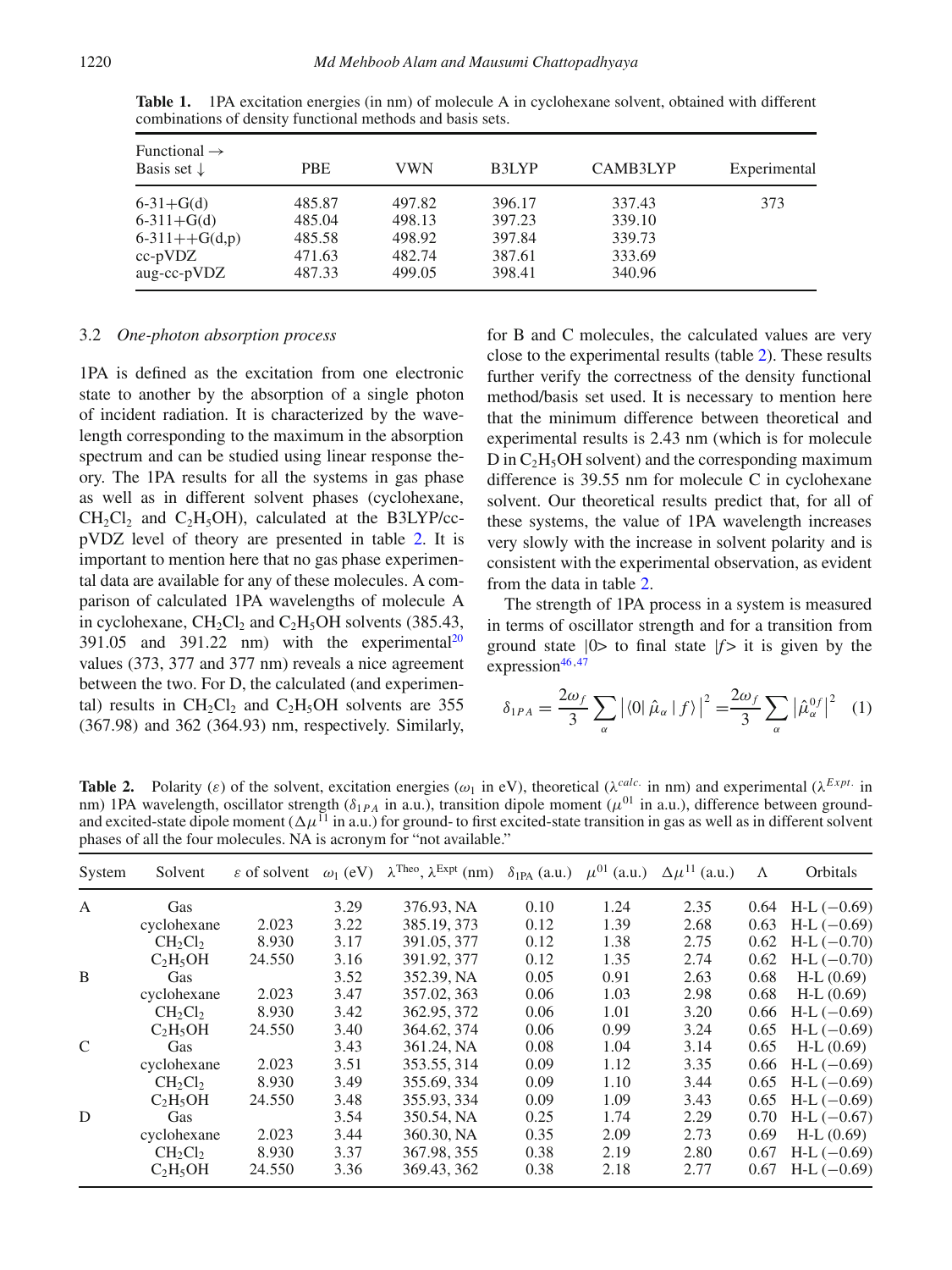Here, the summation is taken over all the coordinate axes *x*, *y*, and *z*.  $\omega_f$  and  $\mu^{0f}$  are, respectively, the excitation energy and the transition dipole moment vector for the said transition. The larger the value of these two quantities the larger will be the oscillator strength. Results in table [2](#page-3-1) clearly indicate that the oscillator strengths for A, B and C molecules are very small as compared to that of D and follows the order  $A > C > B$ . The reason for this order and the relatively larger value for D becomes clear from equation [1](#page-3-2) and the results in table [2.](#page-3-1) The excitation energy for D is slightly larger than the other three molecules, whereas its  $\mu^{0f}$  is much larger than the others. Therefore, the quadratic dependence of oscillator strength on  $\mu^{0f}$  makes it much larger for D as compared to the other three molecules. Similarly, the order of oscillator strength for the other three molecules, i.e.,  $A > C > B$ , is because of the stronger impact of  $\mu^{0f}$  than  $\omega_f$  on  $\delta_{1PA}$ . It is also important to note that the value of  $\delta_{1PA}$  for D gradually increases with the increase in solvent polarity and very soon it gets saturated. This molecule (D) has almost the same value for  $\delta_{1PA}$  in both the CH<sub>2</sub>Cl<sub>2</sub> and C<sub>2</sub>H<sub>5</sub>OH solvents. For the other three molecules, *δ*<sup>1</sup>*PA* has more or less the same value in different solvents. It happens because of the smaller magnitude and no or very little solvent effect on  $\mu^{0f}$  and  $\omega_f$  of these systems.

# 3.3 *Orbital analysis and nature of*  $S_1 \leftarrow S_0$  *transition*

In order to analyze the short-/long-range nature of the transition considered in this work and the role of different orbital transitions in the same we have calculated the contributions of different orbital transitions involved in the first transition  $(S_1 \leftarrow S_0)$  of all the four molecules in both the gas and in different solvent phases. The relevant data are supplied in table [2.](#page-3-1) The results clearly indicate that irrespective of the nature of solvents used, the only major contributing orbitals pair involved in  $S_1 \leftarrow S_0$  transition in all these molecules is HOMO-LUMO, which shares more than 60% of contribution. The orbital pictures for all the molecules in gas phase are supplied in figure [2.](#page-5-0) We did not show the solvent-phase orbital pictures here, as these are identical to those in the gas phase. The orbital pictures clearly indicate that neither HOMO nor LUMO for any of these molecules is concentrated to any specific part, rather these are spread throughout the molecules, which reveals that HOMO-LUMO transition is essentially a local, short-range  $\pi - \pi^*$  type of transition. In order to confirm this result, we have further calculated the discriminator for short-/long-range nature of transition, which is popularly known as  $\Lambda$  parameter.<sup>48</sup> Its values

lie between 0 and 1. Large values of  $\Lambda$  indicate a significant overlap between the virtual and occupied orbitals involved, and hence its large value essentially characterizes a short-range nature of transition. It is used by several authors for determining the nature of transitions in various types of molecules.<sup>34[,49–](#page-9-36)[54](#page-9-37)</sup> The values of  $\Lambda$ parameters for all the systems in both the gas and solvent phases are also listed in table [2.](#page-3-1) Results show that the value of  $\Lambda$  for the four molecules lies in between 0.62 and 0.70, which is essentially a large value and hence the  $S_1 \leftarrow S_0$  transition in all these molecules is a short-range type of transition, which validates the conclusion of orbital analysis.

### 3.4 *Two-photon absorption process*

2PA is defined as the excitation from one electronic state to another by the synchronized absorption of two photons of same or different energies.<sup>55[–64](#page-9-39)</sup> It is characterized by the two-photon transition probability  $(\delta_{2P})$ , which, for a linearly polarized single beam of monochromatic light, is given (in a.u.) by the equation<sup>65</sup>

<span id="page-4-1"></span>
$$
\delta_{2P} = 6\left(S_{xx}^2 + S_{yy}^2 + S_{zz}^2\right) + 8\left(S_{xy}^2 + S_{xz}^2 + S_{yz}^2\right) \n+4\left(S_{xx}S_{yy} + S_{xx}S_{zz} + S_{yy}S_{zz}\right)
$$
\n(2)

Where  $S_{\alpha\beta}$  terms are called two-photon tensor elements and are given  $by<sup>65</sup>$ 

<span id="page-4-0"></span>
$$
S_{\alpha\beta} = \sum_{i} \left[ \frac{\langle 0 | \hat{\mu}_{\alpha} | i \rangle \langle i | \hat{\mu}_{\beta} | f \rangle}{\omega_{i} - \frac{\omega_{f}}{2}} + \frac{\langle 0 | \hat{\mu}_{\beta} | i \rangle \langle i | \hat{\mu}_{\alpha} | f \rangle}{\omega_{i} - \frac{\omega_{f}}{2}} \right]
$$
  
= 
$$
\sum_{i} \frac{\hat{\mu}_{\alpha}^{0i} \hat{\mu}_{\beta}^{if} + \hat{\mu}_{\beta}^{0i} \hat{\mu}_{\alpha}^{if}}{\omega_{i} - \frac{\omega_{f}}{2}}
$$
(3)

Here  $\alpha$  and  $\beta$  represent the Cartesian axes  $(x, y, z)$ and the summation runs over all the intermediate states (*i*).  $\hat{\mu}_{\alpha}$  represents the  $\alpha^{th}$  component of dipole moment operator,  $f$  is the final excited state and  $\omega$  terms represent the excitation energies for excitation from ground to the respective excited states. The response theory results for all the 2P tensor elements and overall  $\delta_{2P}$  of all the systems in gas and different solvent phases are supplied in tables [3](#page-5-1) and [4.](#page-6-0) Results in table 3 clearly show that among the six different  $S_{\alpha\beta}$  terms, irrespective of the nature of the solvents, only  $S_{xx}$  is highly contributing to all the systems. Moreover, *Syy* (except C) and *Sxy* also have a small contribution. All the other components have negligibly small values for these molecules in both the gas and different solvent phases. It is important to note here that the dominance of these specific components is closely related to the orientation of the molecules in the *xy* plane. All the components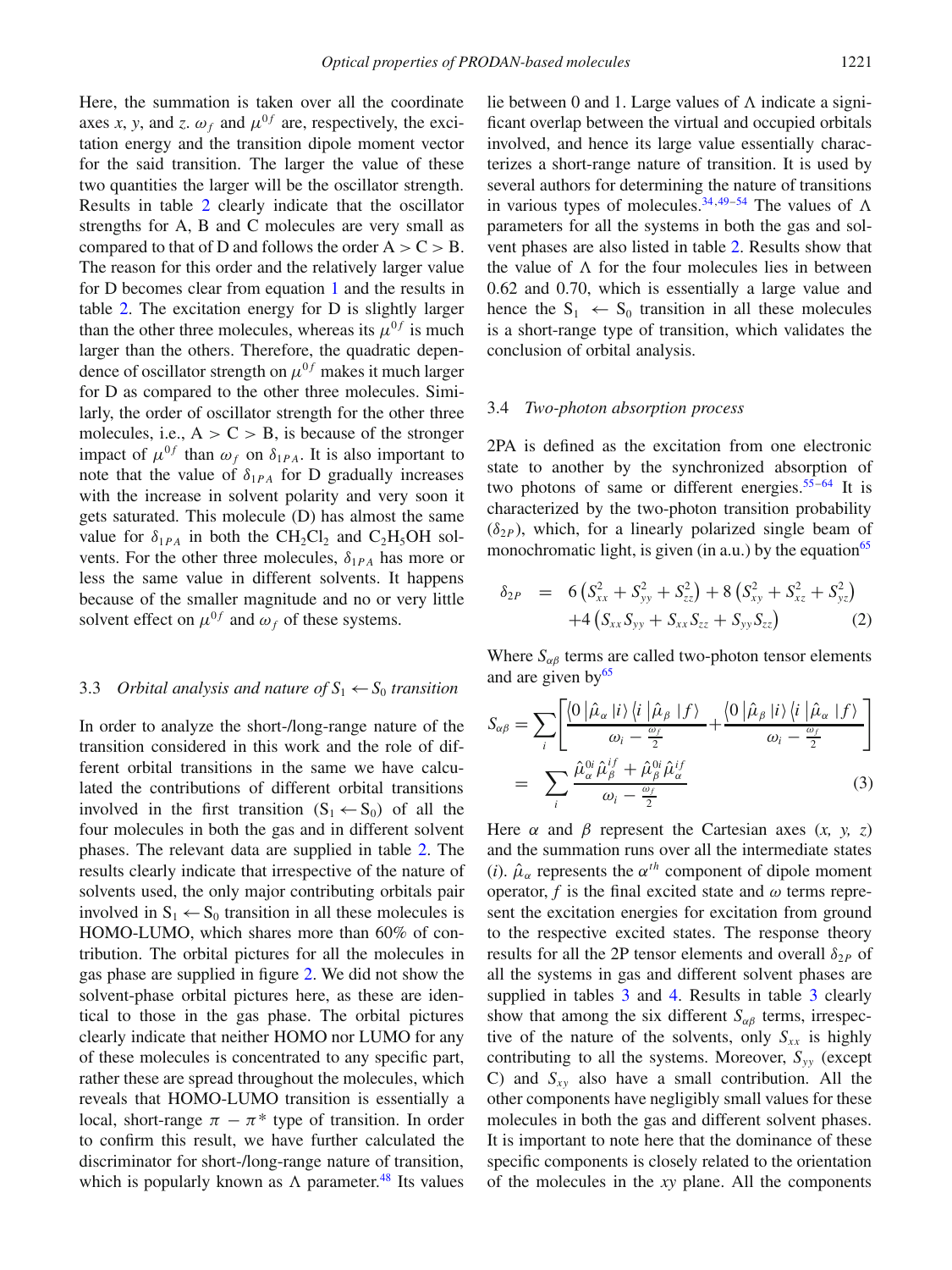<span id="page-5-0"></span>

**Figure 2.** Orbital pictures: A-H, B-H, C-H and D-H are HOMOs of A, B, C and D molecules, respectively, whereas A-L, B-L, C-L and D-L are their LUMOs. The orientation of the molecules is the same as shown in figure [1.](#page-2-0)

having *z*-contribution  $(S_{zz}, S_{xz}$  and  $S_{yz}$ ), i.e., perpendicular to the molecular plane, are apparently noncontributing to the overall  $\delta_{2P}$  values. As shown in figure [1,](#page-2-0) all the molecules are oriented in such a way that the donor–acceptor groups lie along the *x*axis. Therefore, the maximum value of  $S_{xx}$  component reflects the charge transfer between the donor–acceptor pair of the molecules. It is also very interesting to note that the orbital transition for  $S_1 \leftarrow S_0$  transition is also in the *x*-direction, i.e., from the donor to acceptor groups in all the four molecules, which explains the dominance of  $S_{xx}$  tensor elements. We have also noted that the value of  $S_{xx}$  in different solvent phases is always greater than its value in gas phase for all the systems and is found to be the maximum in solvent of intermediate polarity (here,  $CH_2Cl_2$ ). It is no surprise that the overall  $\delta_{2P}$  values also follow the same trend for all these systems. Among the four systems, the last one (i.e., PRO-DAN, D) is found to have the highest value of  $\delta_{2P}$  in gas phase as well as in different solvents, whereas molecule B has the least. For D the highest value of  $\delta_{2P}$  is found to be 2.44  $\times$  10<sup>5</sup> a.u., whereas that for B is found to be  $2.82 \times 10^4$  a.u., about ten times less. In order to explain the highest 2P activity of D over the other molecules, the highest  $\delta_{2P}$  value in CH<sub>2</sub>Cl<sub>2</sub> solvent and the dominant contribution of  $S_{xx}$  component, we have employed the few-state model-based 2SM approach. In 2SM, the summation in equation  $3$  runs over  $i = 0$  and  $f$  only (i.e.,

|               |                                 | 2P tensor elements (in a.u.) |          |          |          |          |          |  |  |  |
|---------------|---------------------------------|------------------------------|----------|----------|----------|----------|----------|--|--|--|
| Systems       | Solvents                        | $S_{xx}$                     | $S_{yy}$ | $S_{zz}$ | $S_{xy}$ | $S_{xz}$ | $S_{yz}$ |  |  |  |
| $\mathbf{A}$  | Gas                             | 71.9                         | 10.8     | $-0.4$   | $-21.7$  | $-2.0$   | 1.5      |  |  |  |
|               | cyclohexane                     | $-92.6$                      | $-14.5$  | 0.5      | 27.8     | 2.3      | $-1.8$   |  |  |  |
|               | CH <sub>2</sub> Cl <sub>2</sub> | 94.2                         | 15.7     | $-0.5$   | $-28.9$  | $-2.3$   | 1.7      |  |  |  |
|               | $C_2H_5OH$                      | $-92.0$                      | $-15.7$  | 0.5      | 28.4     | 2.1      | $-1.6$   |  |  |  |
| B             | Gas                             | 53.0                         | $-9.0$   | $-0.4$   | 14.7     | 1.3      | $-0.1$   |  |  |  |
|               | cyclohexane                     | 66.9                         | $-11.4$  | $-0.4$   | 18.8     | 1.6      | $-0.1$   |  |  |  |
|               | $CH_2Cl_2$                      | 67.9                         | $-13.3$  | $-0.4$   | 19.9     | 1.7      | $-0.1$   |  |  |  |
|               | $C_2H_5OH$                      | 66.5                         | $-13.6$  | $-0.3$   | 19.8     | 1.6      | $-0.1$   |  |  |  |
| $\mathcal{C}$ | Gas                             | 59.6                         | 0.4      | $-0.5$   | 20.1     | 0.3      | 0.5      |  |  |  |
|               | cyclohexane                     | 61.8                         | 0.1      | $-0.7$   | 22.1     | $-0.1$   | 0.3      |  |  |  |
|               | CH <sub>2</sub> Cl <sub>2</sub> | 62.0                         | 0.1      | $-0.7$   | 22.3     | $-0.2$   | 0.2      |  |  |  |
|               | $C_2H_5OH$                      | $-60.6$                      | $-0.2$   | 0.7      | $-21.8$  | 0.2      | $-0.2$   |  |  |  |
| D             | Gas                             | 138.4                        | $-8.7$   | $-1.0$   | $-7.2$   | $-0.2$   | $-0.1$   |  |  |  |
|               | cyclohexane                     | 191.5                        | $-11.2$  | $-1.1$   | $-11.0$  | $-0.3$   | $0.0\,$  |  |  |  |
|               | CH <sub>2</sub> Cl <sub>2</sub> | $-204.9$                     | 11.3     | 1.0      | 13.1     | $-0.4$   | $0.0\,$  |  |  |  |
|               | $C_2H_5OH$                      | $-202.6$                     | 11.1     | 1.0      | 13.2     | 0.4      | $0.0\,$  |  |  |  |

<span id="page-5-1"></span>**Table 3.** Response theory results for 2P tensor elements (in a.u.) of all the systems in gas and different solvent phases (calculated at the B3LYP/cc-pVDZ level of theory).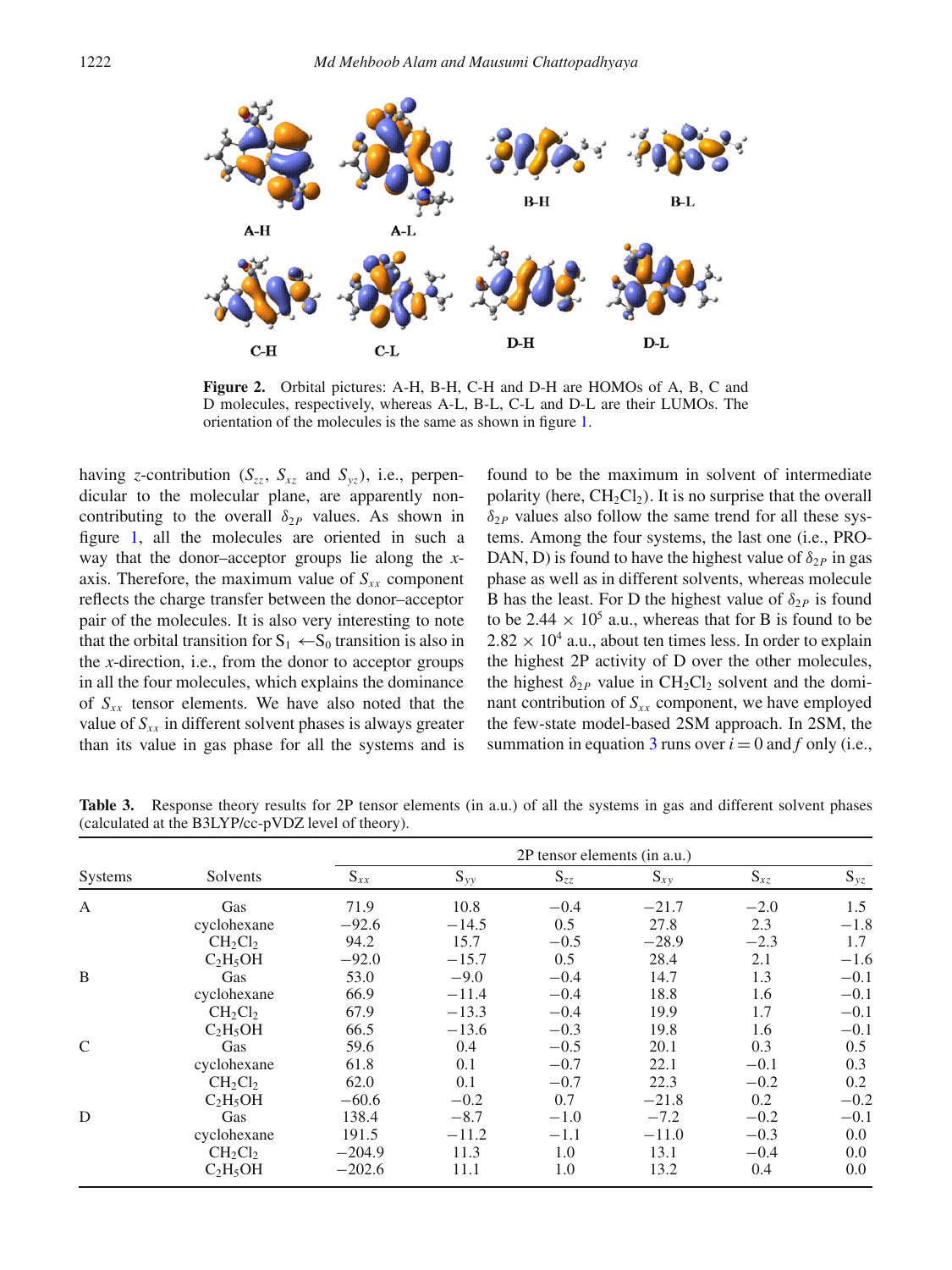|               |                                  |          | Component of $\mu^{0f}$ | (a.u.)   |          |          | Component of $\Delta \mu^{ff}$ (a.u.) |                       |                     |                  |
|---------------|----------------------------------|----------|-------------------------|----------|----------|----------|---------------------------------------|-----------------------|---------------------|------------------|
| System        | Solvent                          | X        | y                       | Z        | X        | y        | Z                                     | $\delta_{2P}$ (Resp.) | $\delta_{2P}$ (2SM) | $\theta^{\circ}$ |
| A             | Gas                              | $-1.056$ | 0.641                   | 0.001    | $-2.286$ | 0.540    | 0.111                                 | 38.40                 | 51.94               | 161.9            |
|               | Cyclohexane                      | $-1.201$ | 0.709                   | 0.005    | $-2.589$ | 0.664    | 0.114                                 | 64.20                 | 90.44               | 163.7            |
|               | $CH_2Cl_2$                       | $-1.190$ | 0.696                   | 0.006    | $-2.640$ | 0.749    | 0.110                                 | 67.20                 | 97.06               | 165.4            |
|               | $C_2H_5OH$                       | $-1.167$ | 0.683                   | 0.006    | $-2.623$ | 0.767    | 0.107                                 | 64.20                 | 93.36               | 165.8            |
| B             | Gas                              | $-0.634$ | 0.653                   | 0.005    | $-2.566$ | 0.576    | $-0.007$                              | 17.10                 | 16.96               | 121.6            |
|               | Cyclohexane                      | $-0.729$ | $-0.734$                | $-0.006$ | $-2.899$ | 0.672    | $-0.010$                              | 27.39                 | 28.92               | 122.7            |
|               | CH <sub>2</sub> Cl <sub>2</sub>  | 0.706    | 0.720                   | 0.008    | $-3.092$ | 0.829    | $-0.010$                              | 28.20                 | 31.37               | 119.5            |
|               | $C_2H_5OH$                       | 0.686    | 0.706                   | 0.009    | $-3.122$ | 0.872    | $-0.010$                              | 27.09                 | 30.45               | 118.6            |
| $\mathcal{C}$ | Gas                              | $-0.951$ | $-0.413$                | 0.005    | $-3.129$ | $-0.271$ | $-0.070$                              | 24.48                 | 59.71               | 161.4            |
|               | Cyclohexane                      | $-1.023$ | $-0.459$                | 0.002    | $-3.338$ | $-0.258$ | $-0.059$                              | 26.70                 | 75.23               | 160.2            |
|               | $CH_2Cl_2$                       | $-1.008$ | $-0.450$                | 0.0      | $-3.423$ | $-0.291$ | $-0.054$                              | 26.88                 | 78.08               | 160.8            |
|               | C <sub>2</sub> H <sub>5</sub> OH | $-0.992$ | $-0.442$                | 0.0      | $-3.412$ | $-0.299$ | $-0.053$                              | 25.74                 | 75.37               | 160.1            |
| D             | Gas                              | $-1.690$ | $-0.423$                | 0.023    | 2.233    | $-0.487$ | $-0.016$                              | 110.40                | 78.22               | 153.7            |
|               | Cyclohexane                      | $-2.044$ | $-0.433$                | 0.024    | 2.672    | $-0.561$ | $-0.014$                              | 212.40                | 174.14              | 156.2            |
|               | $CH_2Cl_2$                       | 2.149    | 0.399                   | $-0.020$ | 2.739    | $-0.579$ | $-0.011$                              | 244.20                | 211.54              | 157.5            |
|               | $C_2H_5OH$                       | 2.145    | 0.387                   | $-0.019$ | 2.708    | $-0.576$ | $-0.010$                              | 237.80                | 207.77              | 157.7            |

<span id="page-6-0"></span>**Table 4.** Components of  $\mu^{0f}$  and  $\Delta \mu^{ff}$  vectors, response and 2SM results for  $\delta_{2P}$  values (in a.u.) of all the systems in gas and different solvent phases (calculated at the B3LYP/cc-pVDZ level of theory).

ground and the final excited states only). Therefore, after simplification, expression for  $S_{\alpha\beta}$  becomes<sup>33[,34](#page-9-23)</sup>

$$
S_{\alpha\beta} = \frac{2\left(\hat{\mu}_{\alpha}^{0f} \Delta \hat{\mu}_{\beta}^{ff} + \hat{\mu}_{\beta}^{0f} \Delta \hat{\mu}_{\alpha}^{ff}\right)}{\omega_f} \tag{4}
$$

In this expression,  $S_{\alpha\beta}$  depends on the ground- to final excited-state transition moment, corresponding excitation energy and the dipole moment difference between the two states only. This expression is much easier to comprehend as compared to the full sum-over-states expression (equation [3\)](#page-4-0) in which the involvement of all the intermediate states makes it much harder to correlate with the overall  $\delta_{2P}$  value. When we put this 2SM expression of  $S_{\alpha\beta}$  in equation [2](#page-4-1) and utilize the vector nature of  $\mu^{0f}$  and  $\Delta \mu^{ff}$ , the expression for  $\delta_{2P}$  within  $2SM$  approach becomes  $33,34$  $33,34$ 

<span id="page-6-2"></span>
$$
\delta_{2P}^{2SM} = 32 \left( \frac{\mu^{0f} \Delta \mu^{ff}}{\omega_f} \right)^2 (2 \cos^2 \theta + 1) \tag{5}
$$

Here,  $\theta$  represents the angle between  $\mu^{0f}$  and  $\Delta \mu^{ff}$ vectors. Using equations [4](#page-6-1) and [5,](#page-6-2) the highest contributing  $S_{xx}$  tensor element and the overall  $\delta_{2P}$  values for all the systems in gas and in different solvent phases have been calculated. The results from the 2SM approach and different components of  $\mu^{0f}$  and  $\Delta \mu^{ff}$  are presented in table [4.](#page-6-0) It is obvious from the results that the *x* and *y* components of both  $\mu^{0f}$  and  $\Delta \mu^{ff}$  are much larger than the corresponding *z* component and among the two (i.e., *x* and *y* components), the latter has always the smaller value for all the molecules (except  $\mu^{0f}$  of molecule B, where both these components

<span id="page-6-1"></span>have comparable values), in both the gas and in different solvent phases. The larger values of *x* and *y* components again reflect the charge transfer between the donor–acceptor pair within the molecular plane of all these molecules and it causes the highest contribution of the  $S_{xx}$  tensor element. The values of the  $S_{xx}$  component for D, as obtained using the 2SM approach, in gas, cyclohexane,  $CH_2Cl_2$  and  $C_2H_5OH$  solvents are, respectively, -116.15, -172.83, 190.17 and 188.41 a.u., which are very close to the response theory results given in table [3.](#page-5-1) Similarly, for molecules A, B and C, the values of the *Sxx* component are (79.95, -92.6, 94.2, -92.0), (-50.36, 66.24, -69.58, -68.63) and (94.41, 106.78, 107.78, 105.82) respectively. It is important to mention here that the values of overall  $\delta_{2P}$ , as obtained from the 2SM approach, are also in good agreement with the response theory results. From the data in table [4](#page-6-0) one can notice that, for molecules A, C and D, the value of  $\theta$ -dependent term (i.e.,  $\cos^2\theta$ ) in equation [5](#page-6-2) is very close to its maximum value of 1 but for B its value is around 0.5. At the same time, the value of  $S_{xx}$  term is least for B due to the smallest value of *x*-component of  $\mu^{0f}$ . All these factors in turn make the  $\delta_{2P}$  for B, the smallest one. Similarly, the largest value of  $\delta_{2P}$  for molecule D is because of the largest *x*component of  $\mu^{0f}$ . Regarding the solvent dependency, we have noticed that although both the  $S_{xx}$  component and the overall  $\delta_{2P}$  values for all the systems are largest in CH<sub>2</sub>Cl<sub>2</sub> solvent, the *x* component of neither  $\mu^{0f}$  nor  $\Delta \mu^{ff}$  is largest in this solvent. However, if we consider the product of the two terms (*x*-components of  $\mu^{0f}$ and  $\Delta \mu^{ff}$ ) we notice that this product is the maximum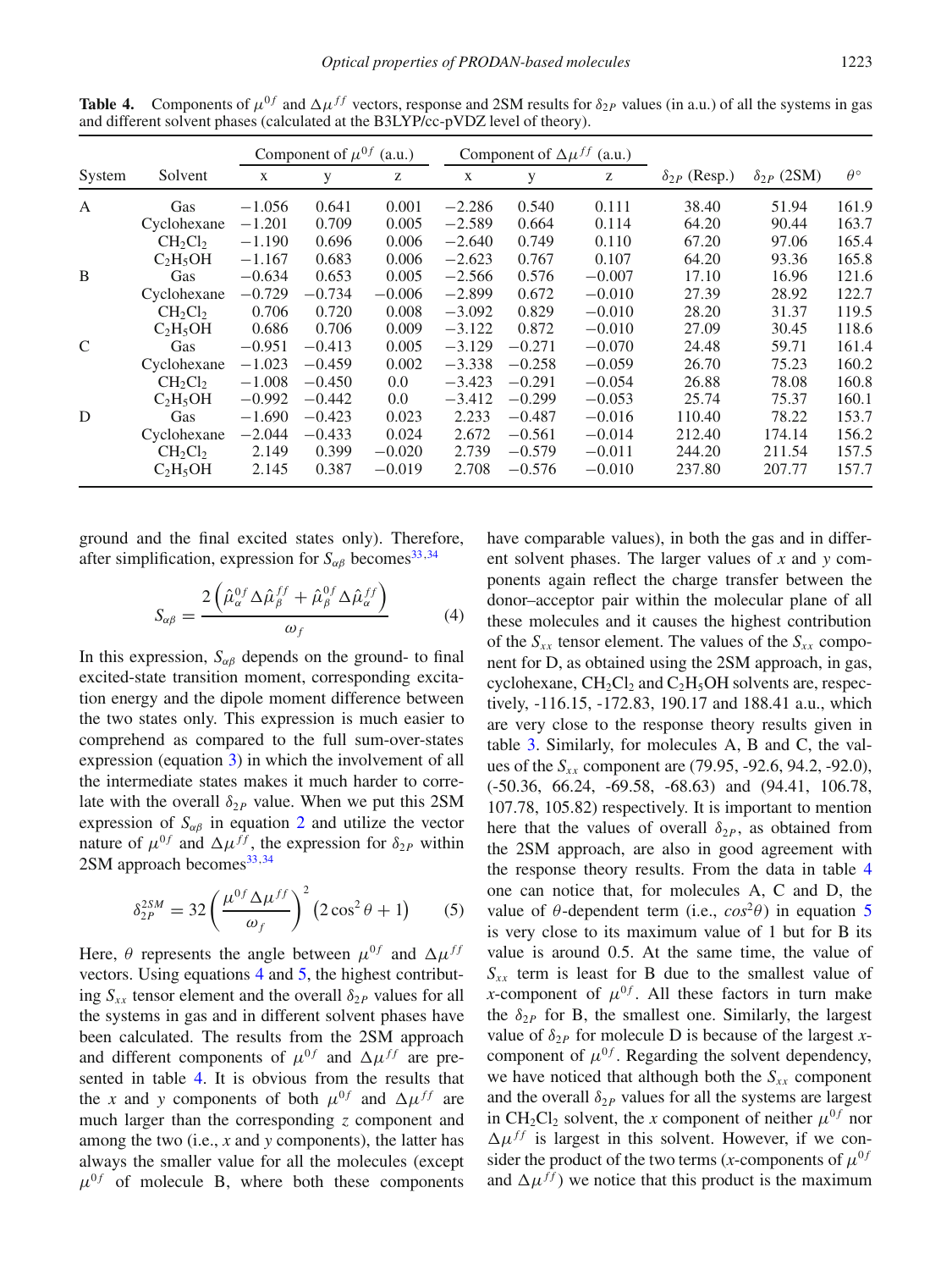in  $CH_2Cl_2$  solvent for all the four molecules. Thus, it is clear that the largest contribution of the  $S_{xx}$  component over others is mainly because of the largest value of *x*-component of  $\mu^{0f}$  and it also explains the highest *δ*<sup>2</sup>*<sup>P</sup>* values for D and smallest for B molecules. Therefore, the maximum value of  $\delta_{2P}$  for all these systems in CH<sub>2</sub>Cl<sub>2</sub> solvent is due to the combined effect of  $\mu^{0f}$ and  $\Delta \mu^{ff}$  vectors. It is important to mention here that as the orbital nature remains more or less same in both the gas phase and different solvents, it is not possible to explain these results on the basis of orbital pictures.

### 3.5 *Three-photon absorption process*

3PA is characterized by the three-photon transition probability  $(\delta_{3P})$ . As  $\delta_{2P}$  is related to the 2P-tensor elements,  $\delta_{3P}$  is similarly related to three-photon tensor elements  $(T_{ijk})$ , which can be expressed in terms of ground to excited states, excited to excited states transition moment vectors and excitation energies, by the relation<sup>28</sup>

$$
T_{ijk} = \sum P_{ijk} \sum_{m,n} \frac{\hat{\mu}_i^{0m} \hat{\mu}_j^{mn} \hat{\mu}_k^{nf}}{(\omega_m - \frac{\omega_f}{3}) (\omega_n - \frac{2\omega_f}{3})}
$$
(6)

Where *i, j, k* represent the Cartesian axes  $(x, y, z)$  and  $\sum$ *Pijk* represents the summation over all the permutation of the indices *i, j, k*. The relation between  $\delta_{3P}$  and different  $T_{ijk}$  terms, for a single beam of linearly polarized monochromatic light, is given by $^{28}$ 

$$
\delta^{3P} = 2 \sum_{i,j,k} T_{ij} T_{kkj} + 3 \sum_{i,j,k} T_{ijk}^2.
$$
 (7)

The value of  $\delta_{3P}$  can be calculated using the single residue of cubic response theory, but computationally it is very expensive. Considering the huge computational cost of calculating the 3P parameters of a system, it is not wise to apply it directly on the concerned systems. Hence, we have used the alternative method (i.e., the few-state model-based 2SM approach) for calculating the 3P parameters of all the systems in both the gas and different solvent phases. As this method involves only two states (i.e., ground and the final excited states), it is computationally less expensive. However, before describing the 2SM approach and presenting the corresponding results, we must mention here that the previous studies have shown that for the 3PA process the 2SM approach is not as successful as it is for the 2PA process. The limitations and usefulness of the 2SM approach, in the case of 3PA, is well documented in the work by Cronstrand *et al*. In their work, they have pointed out that few-state model performs fine for smaller systems like LiH, but it shows

convergence problem for larger systems. They have further demonstrated that for relatively smaller molecules like *p*-Nitroaniline, even after involving 15 intermediate states, the difference of *Tzzz* component obtained from the response theory and the few-state model approach is about 1.5 times and this aspect is found to be consistent for *trans*-stilbene-based larger systems. In spite of this discrepancy between the response theory and fewstate model results, they have proposed that the fewstate model for 3PA process may be used for the interpretation purposes. In addition to the aforementioned limitation, one must also keep in mind that the success of the few-state model approach depends on the contributions of the intermediate states involved in the calculations. For obtaining computationally good results, we must involve the highly contributing intermediate states in the calculations. Keeping these advantages and limitations in mind, the 2SM results for all the systems are presented in this work. Similar to 2PA, we have calculated only the  $T_{xxx}$  component and the overall  $\delta_{3p}$  for all the systems. Within the 2SM, the value of  $T_{xxx}$  tensor element is given by the expression $66 - 68$ 

$$
T_{xxx}^{2SM} = \frac{27}{2\omega_f^2} \left[ 2\hat{\mu}_x^{0f} \left( \Delta \hat{\mu}_x^{ff} \right)^2 - \left( \hat{\mu}_x^{0f} \right)^3 \right] \tag{8}
$$

Using equations [\(7\)](#page-7-0) and [\(8\)](#page-7-1), the corresponding  $\delta_{3P}$ becomes $66-68$ 

<span id="page-7-1"></span>
$$
\delta_{3P}^{2SM} = 5 \left( T_{xxx}^{2SM} \right)^2 \tag{9}
$$

<span id="page-7-0"></span>All the results for 3PA are supplied in table [5](#page-8-5) from which one can easily notice that similar to  $\delta_{2P}$ , the gas phase  $\delta_{3P}$  values are again smaller than the corresponding solvent-phase values. We have found that in both the gas phase and cyclohexane solvent, molecule C has the highest  $\delta_{3P}$  value, whereas B has the least. In other two solvents, the highest value is for D and the lowest is again for B. It is also interesting to note that, similar to the 2PA process, the value of  $\delta_{3P}$  is highest in  $CH_2Cl_2$  solvent for all the systems, except B, where both the CH<sub>2</sub>Cl<sub>2</sub> (5.59  $\times$  10<sup>8</sup> a.u.) and C<sub>2</sub>H<sub>5</sub>OH (5.61  $\times$  $10<sup>8</sup>$  a.u.) values are very close to each other. In order to check the reliability of the 2SM results, we have computed, using response theory, different  $T_{ijk}$  terms and the overall  $\delta_{3P}$  values for the first two molecules (i.e., A and B) in gas phase. These results are also supplied in table [5,](#page-8-5) which indicates that as per our anticipation (and similar to the 2PA results) the  $T_{xxx}$  tensor element is the highest contributing term for both the molecules. The values of  $T_{xxx}$  term (in 10<sup>3</sup> a.u. order) for A and B molecules, as calculated using response theory (and 2SM approach) are  $-10.75$  ( $-9.11$ ) and 8.91 (6.54), whereas that of overall  $\delta_{3P}$  (in 10<sup>8</sup> a.u. order) are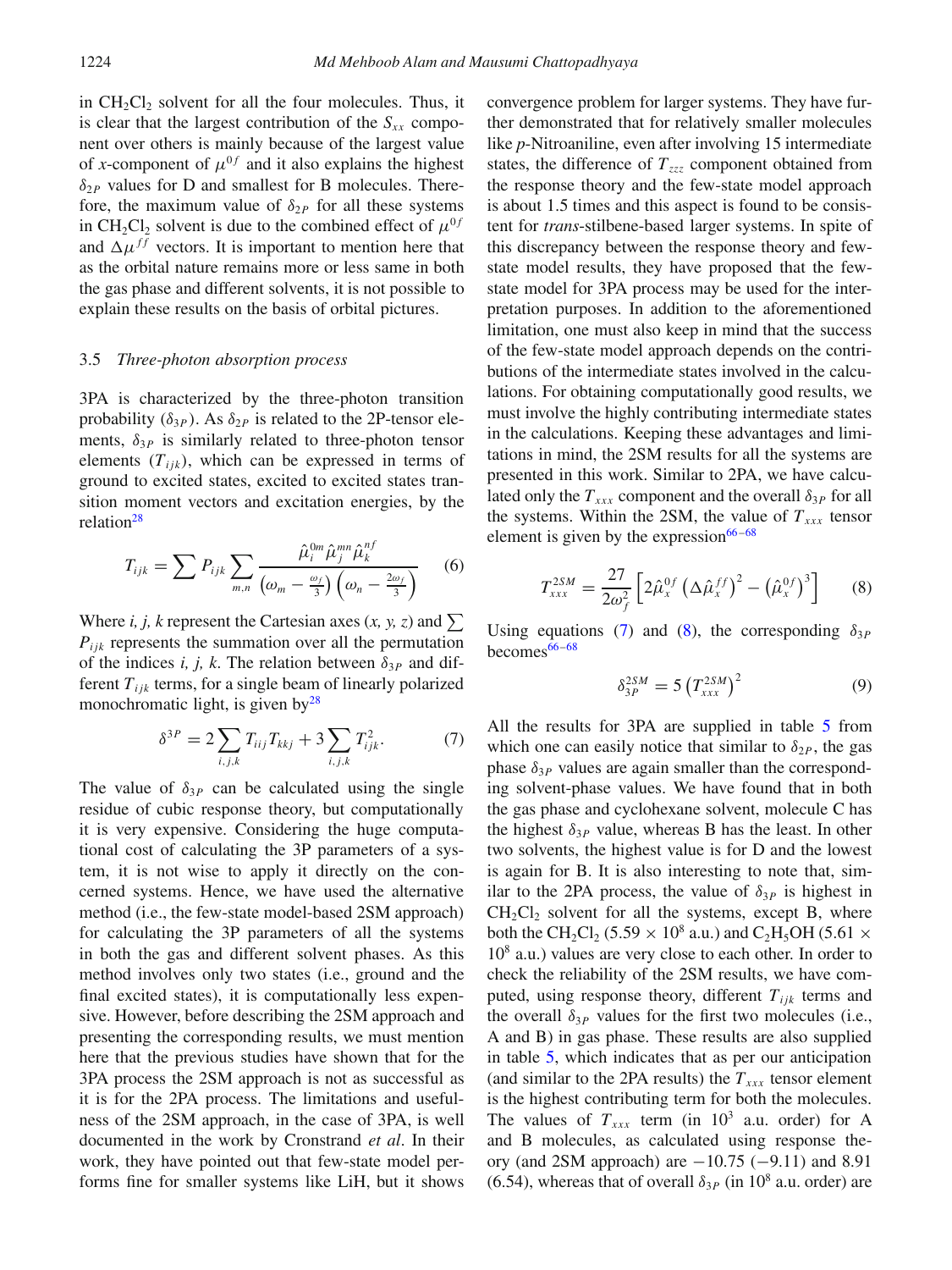*Optical properties of PRODAN-based molecules* 1225

|              |                 |                 | 2SM results for $T_{xxx}$ (in 10 <sup>3</sup> a.u.) and $\delta_{3P}$ (in 10 <sup>8</sup> a.u.) in different solvents    |           |                 |           |           |                 |           |           |                 |  |
|--------------|-----------------|-----------------|--------------------------------------------------------------------------------------------------------------------------|-----------|-----------------|-----------|-----------|-----------------|-----------|-----------|-----------------|--|
| System       | Gas             |                 |                                                                                                                          |           | Cyclohexane     |           |           | $CH_2Cl_2$      |           |           | $C_2H_5OH$      |  |
| A            | $-9.60, 4.62$   |                 |                                                                                                                          |           | $-17.43, 15.44$ |           |           | 19.65, 19.92    |           |           | 19.16, 19.03    |  |
| B            | $-9.11, 5.49$   |                 |                                                                                                                          |           | $-13.86, 13.00$ |           |           | $-14.82, 15.53$ |           |           | $-14.46, 15.02$ |  |
| $\mathsf{C}$ | 6.54, 1.92      |                 |                                                                                                                          |           | $-9.83, 4.32$   |           |           | 11.26, 5.59     |           |           | 11.29, 5.61     |  |
| D            | $-15.08, 12.41$ |                 |                                                                                                                          |           | $-17.65, 16.91$ |           |           | $-18.60, 18.91$ |           |           | $-18.23, 18.22$ |  |
|              |                 |                 | Response theory results for $T_{xxx}$ (in 10 <sup>3</sup> a.u.) and $\delta_{3P}$ (in 10 <sup>8</sup> a.u.) in gas phase |           |                 |           |           |                 |           |           |                 |  |
|              | $T_{xxx}$       | $T_{\nu\nu\nu}$ | $T_{zzz}$                                                                                                                | $T_{xxv}$ | $T_{xxz}$       | $T_{vvx}$ | $T_{yyz}$ | $T_{zzx}$       | $T_{zzy}$ | $T_{xyz}$ | $\delta_{3P}$   |  |
| A            | $-10.75$        | 1.28            | $-0.04$                                                                                                                  | 2.09      | 0.35            | $-1.26$   | 0.08      | $-0.06$         | $-0.02$   | $-0.15$   | 7.42            |  |
| B            | 8.91            | 0.69            | $-0.07$                                                                                                                  | 0.94      | 0.18            | $-0.84$   | 0.03      | $-0.02$         | 0.0       | $-0.02$   | 3.71            |  |

<span id="page-8-5"></span>**Table 5.** 3PA results as obtained using the 2SM approach and the response theory results.

7.42 (5.49) and 3.71 (1.92), respectively. These values are reasonably comparable with each other and hence it ensures the validity of the 2SM results. A close inspection of the *x*-component of both the  $\mu^{0f}$  and  $\Delta \mu^{ff}$  vectors indicate that the largest contribution of  $T_{xx}$  tensor element and the highest value of  $\delta_{3P}$  in CH<sub>2</sub>Cl<sub>2</sub> solvent is because of the combined effect of the two vectors.

### **4. Conclusion**

In conclusion, we have studied the solvent-dependent one-, two- and three-photon absorption processes in PRODAN (represented as D) and three newly synthesized chemosensors (denoted in this work as A, B and C) using both the response theory and the two-state model approach. We have found that compared to the other three molecules, D shows the highest one- and two-photon activity in both the gas as well as in different solvent phases. Regarding three-photon absorption, C shows the highest activity in gas phase and also in cyclohexane solvent, but D is again the most threephoton active system in other two solvents. In both the two- and three-photon absorption processes, the highest contributing tensor element ( $S_{xx}$  and  $T_{xxx}$ , respectively) corresponds to the charge-transfer between donor and acceptor moieties in these molecules. The highest contribution of  $S_{xx}$  tensor element is because of the larger value of *x*-component of  $\mu^{0f}$ , whereas that of  $T_{xxx}$  is due to the combined effect of both the  $\mu^{0f}$  and  $\Delta \mu^{ff}$ vectors. For all the four molecules, the two- and threephoton activity is found to be the maximum in the solvent of intermediate polarity (here  $CH_2Cl_2$ ). An inspection of different components of  $\mu^{0f}$  and  $\Delta \mu^{ff}$  vectors reveals that a combined effect of both of these vectors results in a high two- and three-photon activities of the systems in  $CH<sub>2</sub>Cl<sub>2</sub>$  solvent. We have further noticed that the 2SM approach is quite successful in explaining the highest contribution of both the  $S_{xx}$  and  $T_{xxx}$  tensor elements in case of two- and three-photon absorption processes of these systems. Finally, we must mention that the future prospect of the present work includes the study of electronic non-adiabatic effects on the said properties. It would also be very interesting to study the solvent effect in full detail, including other solvents as well as both the equilibrium and non-equilibrium solvation techniques. In addition to these, one can also study these properties using higher-level computational methods such as coupled cluster.

### **Supplementary Information**

The optimized coordinates of all the systems in gas phase and different solvents (cyclohexane, dichloromethane and ethanol) have been supplied in supplementary information file. The electronic supporting information can be seen at [www.ias.ac.in/chemsci.](www.ias.ac.in/chemsci)

## **Acknowledgements**

MA thanks the Council of Scientific and Industrial Research (CSIR) for the Senior Research Fellowship. MC thanks the Centre for Research in Nanoscience and Nanotechnology (CRNN) for the fellowship.

### **References**

- <span id="page-8-0"></span>1. Weber G and Farris F J 1979 *Biochemistry* **18** 3075
- 2. MacGregor R B and Weber G 1981 *Ann. N.Y. Acad. Sci.* **366** 140
- <span id="page-8-1"></span>3. MacGregor R B and Weber G 1986 *Nature* **319** 70
- <span id="page-8-2"></span>4. Parusel A 1998 *J. Chem. Soc. Faraday Trans.* **94** 2923
- <span id="page-8-3"></span>5. Parusel A B J, Schneider F W and Köhler G J 1997 *Mol. Struct. (THEOCHEM).* **398** 341
- <span id="page-8-4"></span>6. Fernández-Suárez M and Ting A Y 2008 *Nature Rev. Mol. Cell Biol.* **9** 929
- 7. Kamal J K A, Zhao L and Zewail A H 2004 *Proc. Natl. Acad. Sc.* **101** 13411